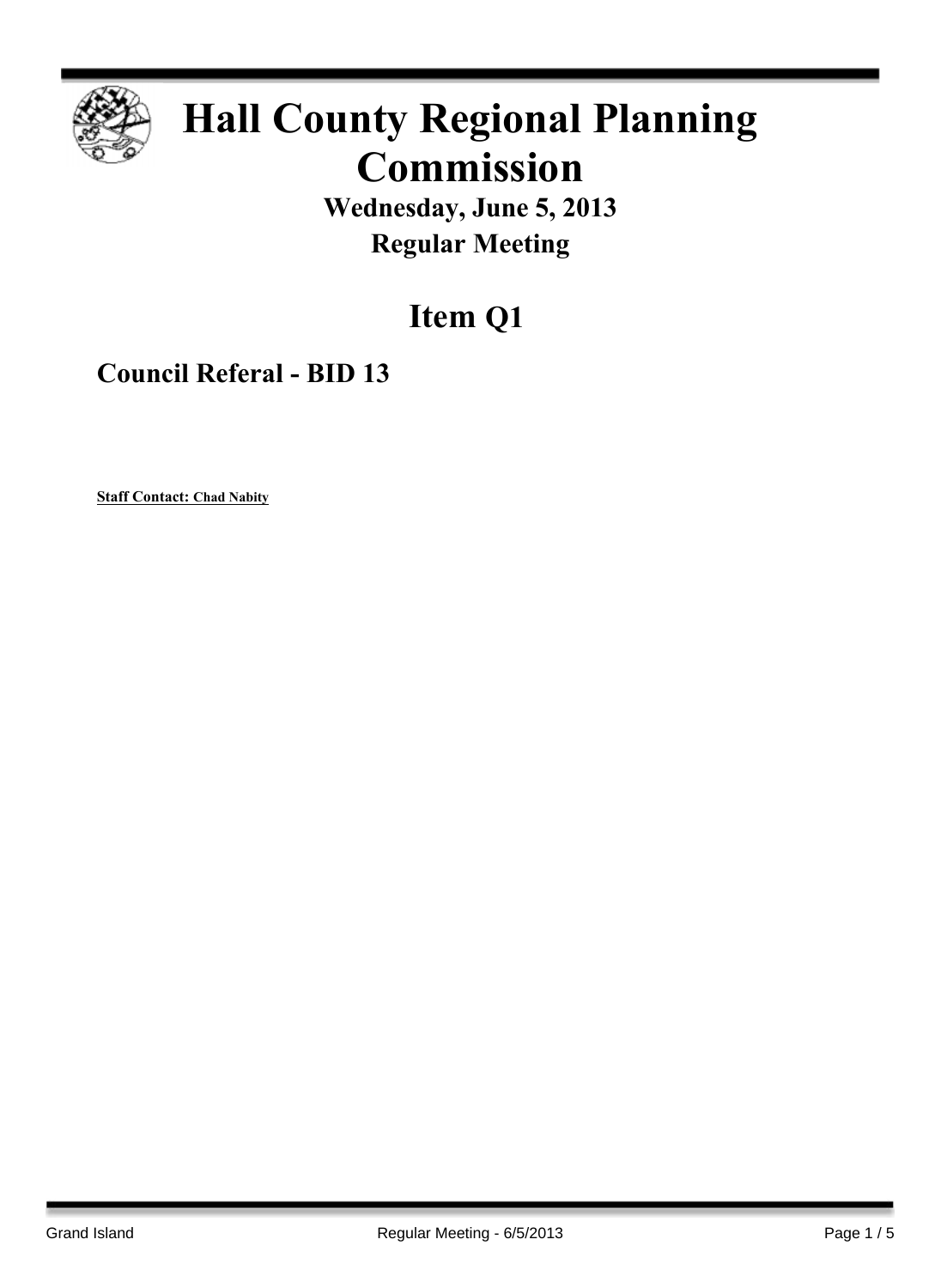### **Budget Proposal**

#### **Downtown Business Improvement District 13**

Grand Island, Nebraska

#### Submitted to the Honorable Mayor and City Council of Grand Island

May 14, 2013

## By

Downtown Business Improvement District 2013 Board of Directors:

Tom Ziller, Chair Amos Anson Craig Hand Dave Wetherilt Dee Johnson Eric Edwards Kris Jerke Kurt Haecker Mark Stelk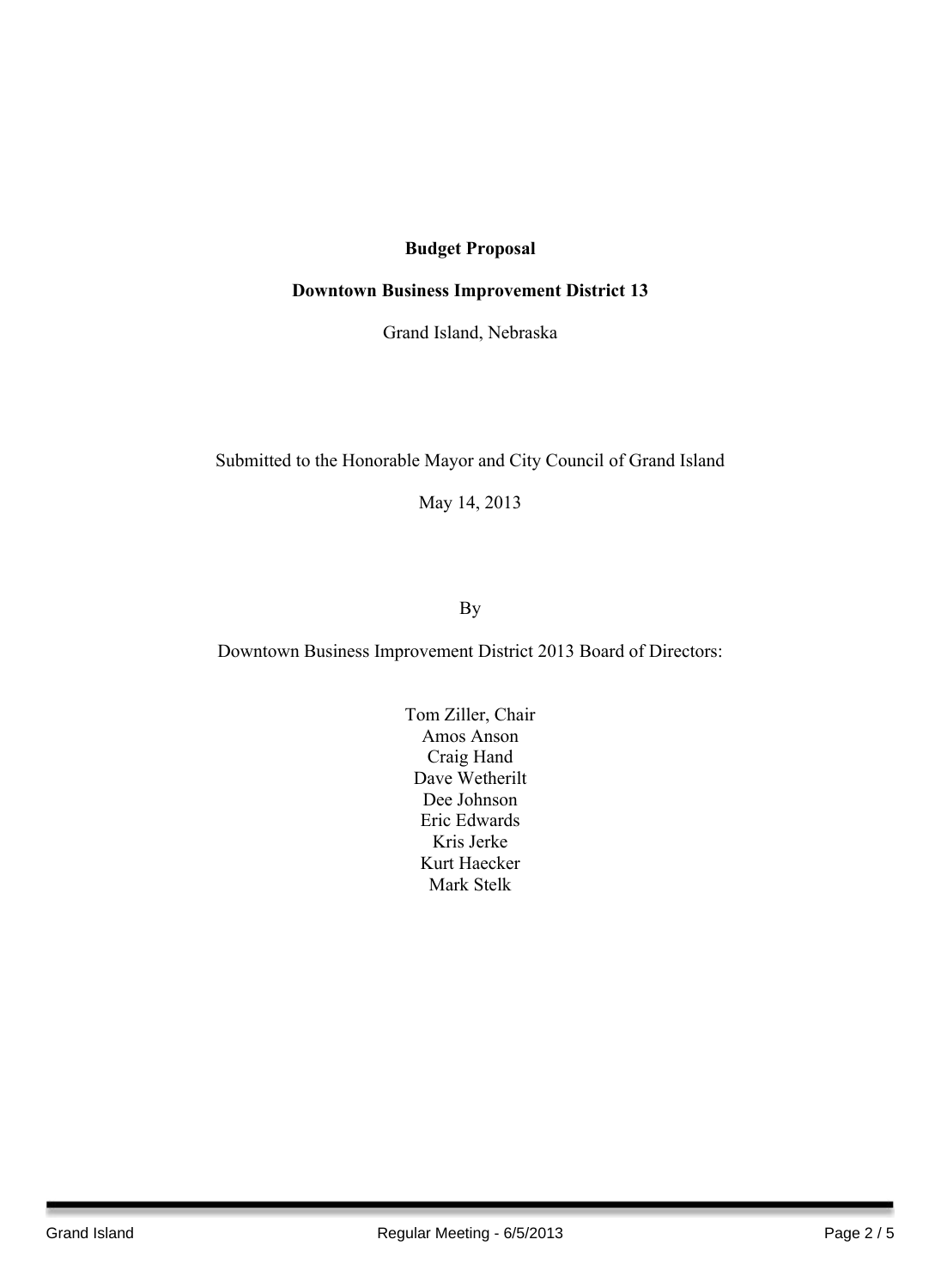#### **Proposed Budget and Purposes for Downtown Business Improvement District 2013**

The board members of Downtown Business Improvement District 2013 have completed a thorough and disciplined process to identify their mission and prioritize the work to be accomplished over the next five years – the life of Downtown Business Improvement District 13 in downtown Grand Island.

While many resources will be employed in the achievement of our mission, including the talent and efforts of downtown stakeholders and collaborative projects with area businesses and other organizations, this proposal requests a total of \$90,000 in each of the next five years for a total of \$450,000 over the life of this Business Improvement District, to complete essential work in three broad categories:

#### **Retention and Recruitment**

Encouraging a vibrant and welcoming downtown requires the presence of businesses, active shoppers and visitors, downtown residents, offices and a welcoming atmosphere. Downtown Business Improvement District 13 will encourage these results in downtown Grand Island through the planning and implementation of Downtown promotions, continued Main Street commitments and downtown investments to attract the attention of people looking for vibrant and welcoming places to dine, shop, live, work and play.

Twenty-one percent of the proposed budget is designated for Retention and Recruitment, or \$95,000 over the next five years (see Table 1).

#### **Downtown Beautification**

Creating an atmosphere that is bright, beautiful and safe is essential to the attraction of people to downtown, regardless of whether they come to visit, live, dine, shop or simply enjoy the downtown. This category of work will include completion of projects in Kaufmann Cummings Park, enhanced foliage and flowers in the downtown, preparing and maintaining clean and safe pedestrian areas, streetscape investments, signage improvements and other items to help downtown Grand Island become a destination for local residents and visitors to this community.

Twenty-eight percent of the proposed budget is designated for Downtown Beautification or a total of \$124,000 over the next five years (see Table 1).

#### **Implementation and Maintenance**

Finally, all the resources and talent vested in Downtown Business Improvement District 13 rely upon the successful completion of each project and careful maintenance of the downtown area to ensure the best possible results from the careful planning and investments of downtown stakeholders, including Downtown Business Improvement District 13. To accomplish many of the duties inherent in this proposal, we must secure the necessary human resources, using contracts with existing organizations, to implement the work and maintenance pursuant to the mission of Downtown Business Improvement District 13.

Fifty-one percent of the proposed budget is designated for Implementation and Maintenance, or a total of \$231,000 over the next five years (see Table 1).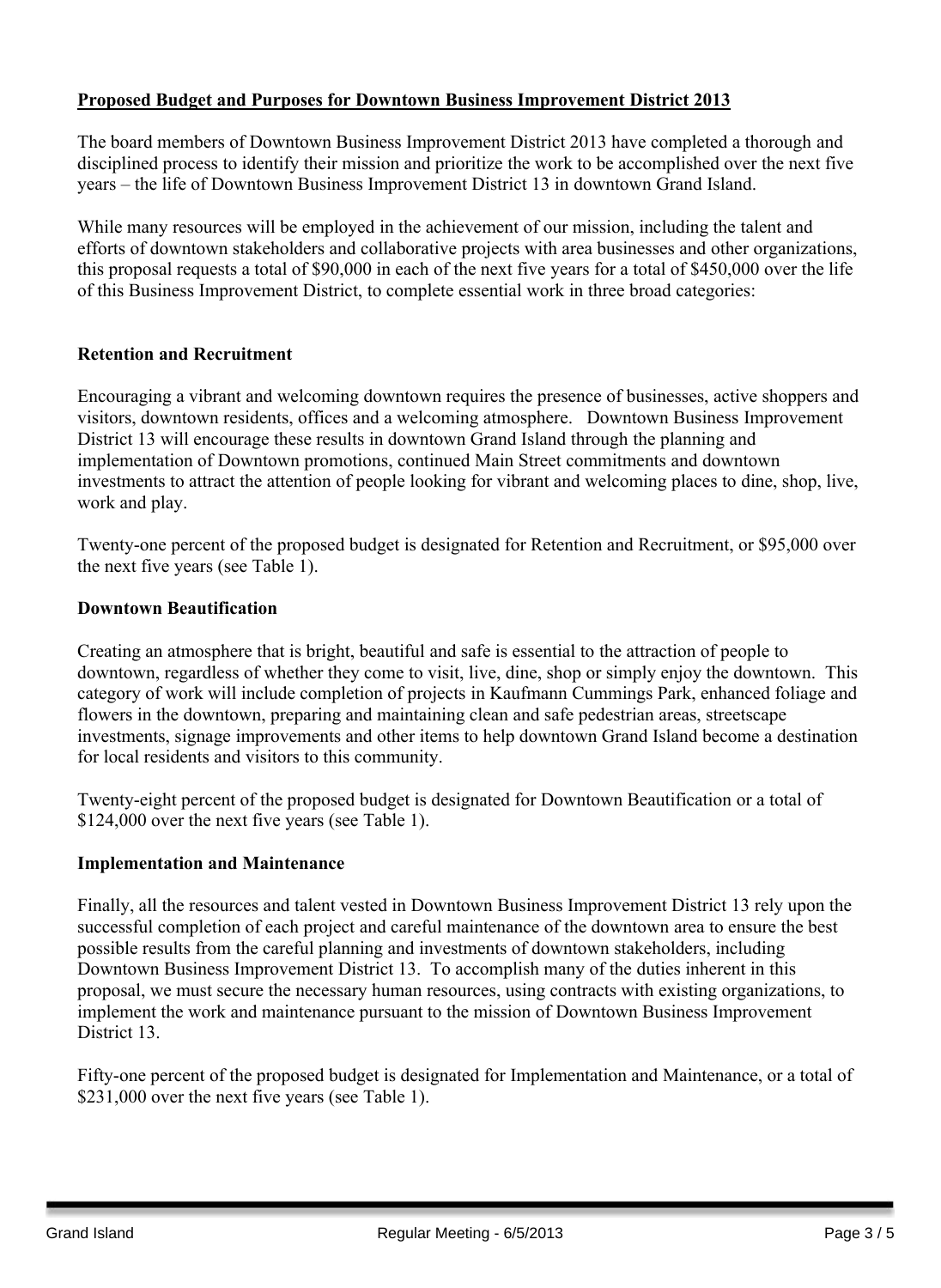#### **Table 1.**

| <b>Downtown Business Improvement District 2013</b><br>Five-Year Financial Plan                                                                              |                                                                                    |        |        |        |        |         |         |
|-------------------------------------------------------------------------------------------------------------------------------------------------------------|------------------------------------------------------------------------------------|--------|--------|--------|--------|---------|---------|
|                                                                                                                                                             | Fiscal years beginning October 1,<br>2013<br>2015<br>2014<br>2016<br>2017<br>Total |        |        |        |        |         |         |
| <b>BID #8 Revenue</b>                                                                                                                                       | 90,000                                                                             | 90,000 | 90,000 | 90,000 | 90,000 | 450,000 | 100.00% |
| <b>Retention and Recruitment</b><br>Main Street Promotions, Advertising,<br>Retention and Recruitment                                                       | 18,000                                                                             | 19,000 | 19,000 | 19,000 | 20,000 | 95,000  | 21%     |
| <b>Downtown Beautification</b><br>Kaufmann Cummings Park, Green<br>Spaces, Historical Lighting, Pedestrian<br>Areas, Streetscape, Signage and<br>Wayfinding | 27,000                                                                             | 25,000 | 25,000 | 24,000 | 23,000 | 124,000 | 28%     |
| <b>Implementation and Maintenance</b><br>Support Staff, Green Team, City Finance,<br>and Planning                                                           | 45,000                                                                             | 46,000 | 46,000 | 47,000 | 47,000 | 231,000 | 51%     |